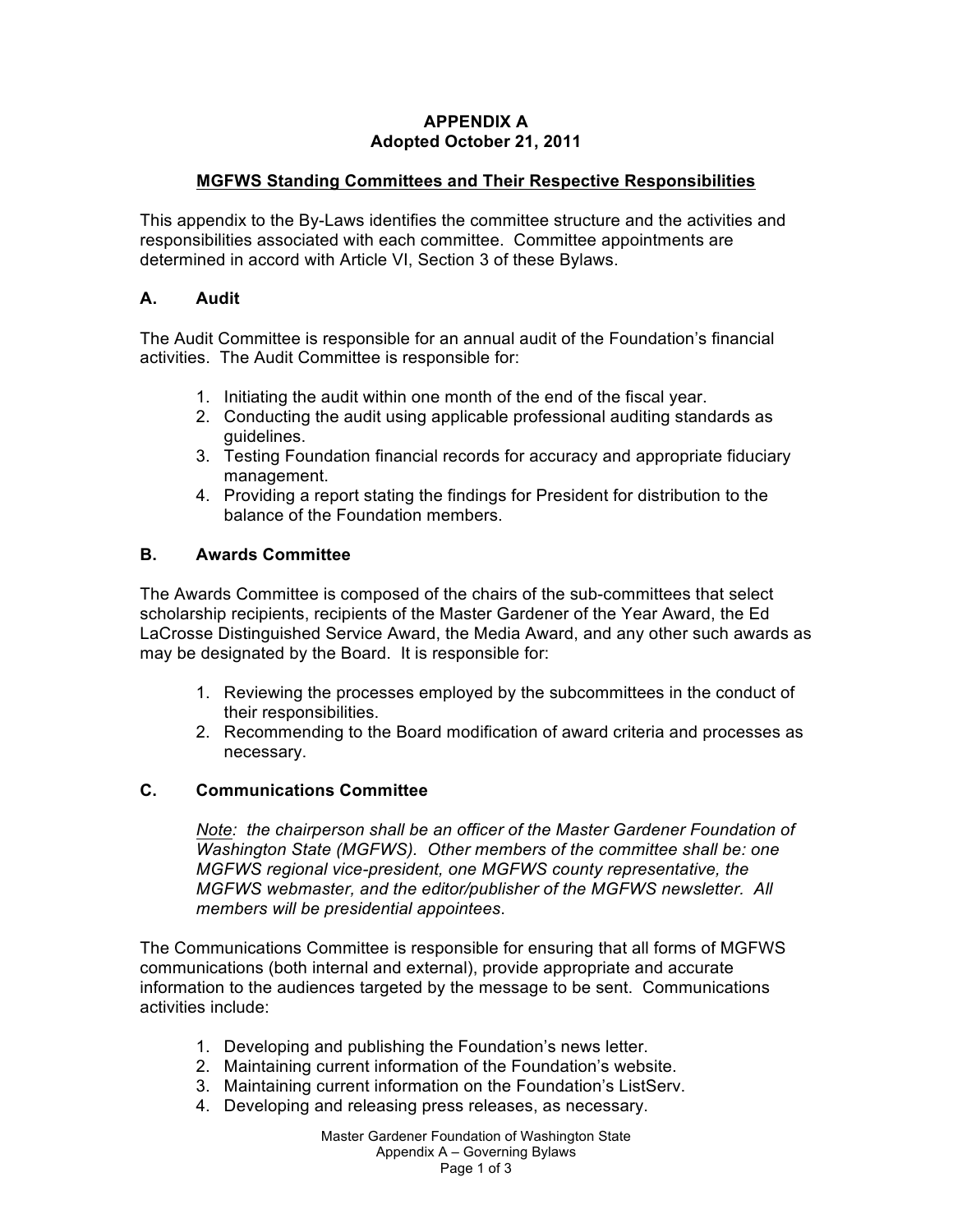# **D. Finance Committee** – Chairperson: Treasurer

This committee is responsible for providing assistance and guidance to the Treasurer and for participating in financial decision making for acquisitions and expenditures as follows:

- 1. Assisting, as necessary, in preparation and filing of all required government reports.
- 2. Developing, in conjunction with the Treasurer, a draft budget for the following fiscal year in the last quarter of each fiscal year.
- 3. Exploring and developing sources of external funding in conjunction with the Fundraising Committee.

## **E. Legislative Committee**

This committee is responsible for maintaining a constructive relationship with the Washington State Legislature as relates to funding for the WSU Master Gardener Program. Its responsibilities include:

- 1. Maintaining awareness of issues upcoming or currently before the Washington State legislature which have relevance to the Washington State University Master Gardener Program supported by the MGFWS.
- 2. Developing, planning, organizing, and presenting to the Board proposed positions, actions and activities in support or response to legislative issues.
- 3. Monitoring and ensuring MGFWS compliance with all laws and regulations relating to political activities of non-profit charitable 501(c)(3) organizations.
- 4. Providing proposed action plans of this committee to the Executive Committee for approval.

## **F. Nominating Committee**

This committee is responsible for securing a slate of Board Officers to administer the business of the Foundation. Responsibilities include:

- 1. Identifying future vacant Board officer positions and advising current Board members about those vacancies
- 2. Surveying the Board members to determine the level of interest in serving in various officers positions.
- 3. Recruiting qualified candidates in cases where interest is not apparent for a vacant position.
- 4. Providing a slate of recommended candidates to the Board for consideration.

## **G. Search for Success**

This committee is responsible for organizing and managing the Search for Success program in preparation for each annual advanced education conference. Responsibilities include:

1. Contacting the various county representatives with details of the program three months in advance of the conference.

> Master Gardener Foundation of Washington State Appendix A – Governing Bylaws Page 2 of 3